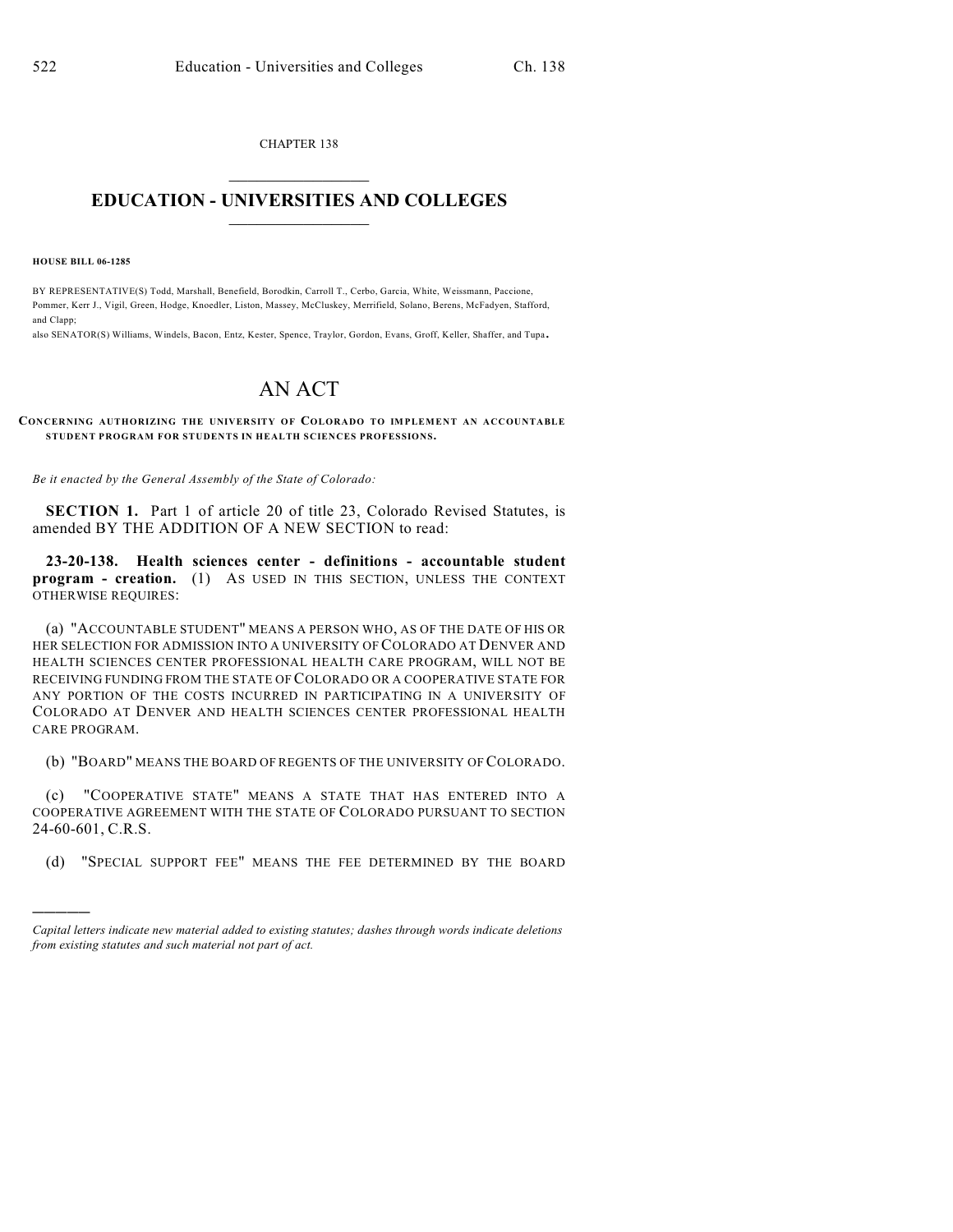PURSUANT TO SUBSECTION (5) OF THIS SECTION TO REFLECT THE DIFFERENCE BETWEEN THE ACTUAL COSTS OF EDUCATION FOR AN ACCOUNTABLE STUDENT ENROLLED IN A UNIVERSITY OF COLORADO AT DENVER AND HEALTH SCIENCES CENTER PROFESSIONAL HEALTH CARE PROGRAM AND THE TUITION ASSESSED TO THE ACCOUNTABLE STUDENT.

(2) THE BOARD IS HEREBY AUTHORIZED TO ENTER INTO A CONTRACT CONCERNING THE ASSESSMENT OF A SPECIAL SUPPORT FEE WITH EACH ACCOUNTABLE STUDENT.

(3) EACH ACCOUNTABLE STUDENT SHALL ENTER INTO A CONTRACT WITH THE BOARD THAT SHALL PROVIDE THAT, AS A CONDITION OF THE ACCOUNTABLE STUDENT'S CONTINUED ENROLLMENT IN A UNIVERSITY OF COLORADO AT DENVER AND HEALTH SCIENCES CENTER PROFESSIONAL HEALTH CARE PROGRAM, A SPECIAL SUPPORT FEE SHALL BE PAID ANNUALLY TO THE BOARD BY OR ON BEHALF OF THE ACCOUNTABLE STUDENT PURSUANT TO SUBSECTION (4) OF THIS SECTION.

(4) BEGINNING IN THE 2006-07 ACADEMIC YEAR, THE BOARD MAY ANNUALLY ASSESS EACH ACCOUNTABLE STUDENT A SPECIAL SUPPORT FEE AS THE BOARD DETERMINES NECESSARY PURSUANT TO SUBSECTION (5) OF THIS SECTION. THE FEE REQUIRED TO BE COLLECTED PURSUANT TO THIS SUBSECTION (4) IS BASED ON AN ACCOUNTABLE STUDENT'S STATUS AS AN ACCOUNTABLE STUDENT AT THE TIME OF SELECTION FOR ADMISSION INTO A UNIVERSITY OF COLORADO AT DENVER AND HEALTH SCIENCES CENTER PROFESSIONAL HEALTH CARE PROGRAM AND SHALL NOT BE REDUCED OR WAIVED REGARDLESS OF THE ACCOUNTABLE STUDENT'S FUTURE STATUS AS AN IN-STATE STUDENT, PURSUANT TO THE PROVISIONS OF SECTION 23-7-103, AT ANY TIME DURING THE ACCOUNTABLE STUDENT'S PARTICIPATION IN A UNIVERSITY OF COLORADO AT DENVER AND HEALTH SCIENCES CENTER PROFESSIONAL HEALTH CARE PROGRAM. IF AFTER THE FIRST YEAR THE ACCOUNTABLE STUDENT CEASES TO PARTICIPATE IN HIS OR HER UNIVERSITY OF COLORADO AT DENVER AND HEALTH SCIENCES CENTER PROFESSIONAL HEALTH CARE PROGRAM FOR REASONS OTHER THAN A MEDICAL DISABILITY, HE OR SHE SHALL REPAY TO THE UNIVERSITY OF COLORADO AT DENVER AND HEALTH SCIENCES CENTER PROFESSIONAL HEALTH CARE PROGRAM THE DIFFERENCE BETWEEN THE AMOUNT PAID FOR THE SPECIAL SUPPORT FEE AND THE AMOUNT OF TUITION THAT WOULD HAVE BEEN OTHERWISE ASSESSED TO THE ACCOUNTABLE STUDENT.

(5) THE BOARD SHALL DETERMINE ANNUALLY THE AMOUNT OF THE SPECIAL SUPPORT FEE BASED ON RECOMMENDATIONS FROM EACH UNIVERSITY OF COLORADO AT DENVER AND HEALTH SCIENCES CENTER CAMPUS OFFERING PROFESSIONAL HEALTH CARE PROGRAM COURSES.

(6) THE FEE-FOR-SERVICE CONTRACT NEGOTIATED BETWEEN THE BOARD AND THE DEPARTMENT OF HIGHER EDUCATION PURSUANT TO SECTION 23-5-130 SHALL SPECIFY THE AMOUNT OF FUNDING FOR EDUCATIONAL SERVICES PROVIDED TO GRADUATE STUDENTS BY THE STATE OF COLORADO. A GRADUATE STUDENT RECEIVING EDUCATIONAL SERVICES PAID FOR BY THE STATE OF COLORADO IS NOT ELIGIBLE TO BE AN ACCOUNTABLE STUDENT.

**SECTION 2. Effective date.** This act shall take effect at 12:01 a.m. on the day following the expiration of the ninety-day period after final adjournment of the general assembly that is allowed for submitting a referendum petition pursuant to